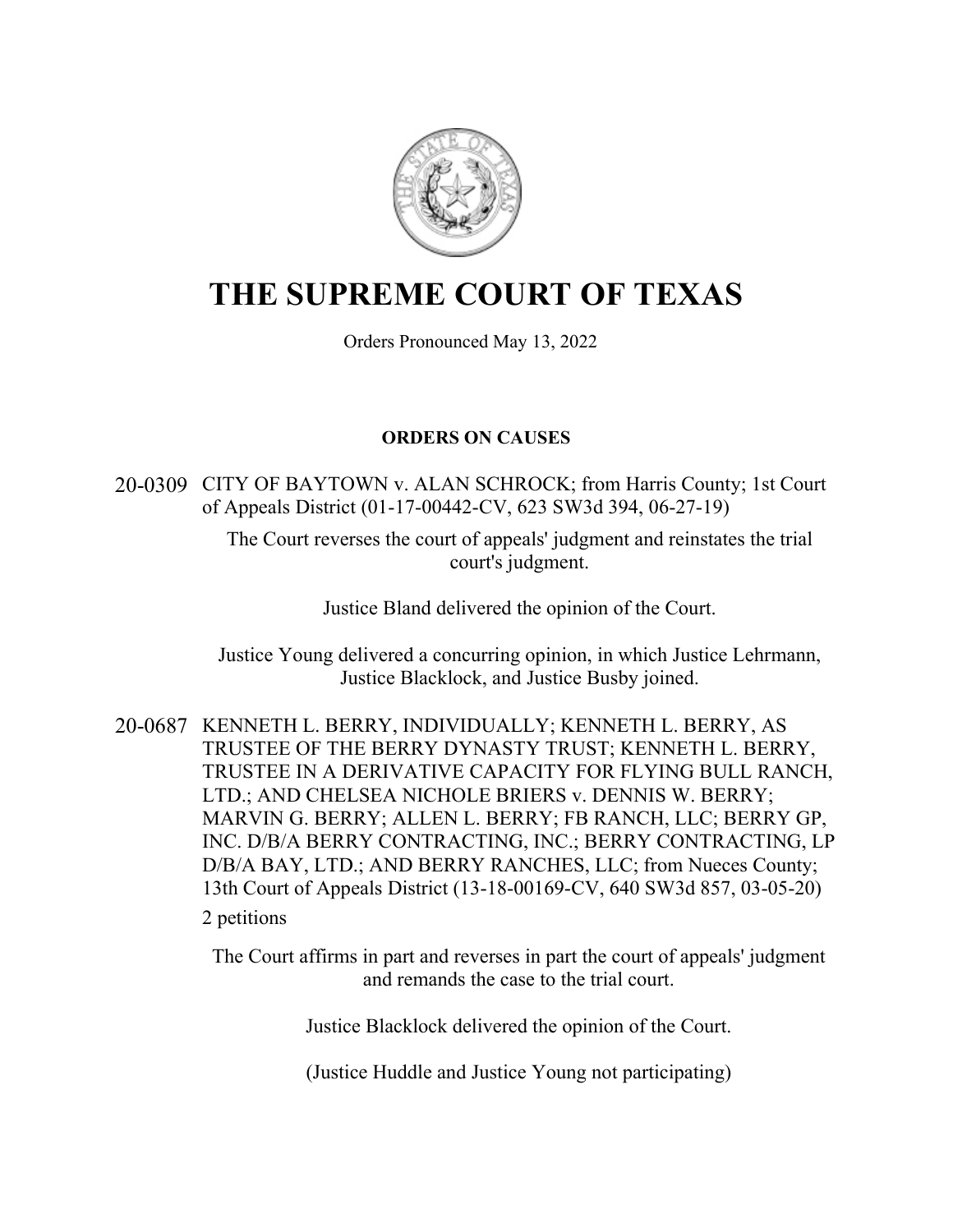20-0977 EX PARTE K.T.; from Denton County; 2nd Court of Appeals District (02-19- 00376-CV, 612 SW3d 111, 10-22-20)

*~ consolidated with ~*

21-0075 EX PARTE C.F.; from Collin County; 5th Court of Appeals District (05-19- 00835-CV, 613 SW3d 276, 10-02-20)

The Court affirms the courts of appeals' judgments.

Justice Young delivered the opinion of the Court, in which Chief Justice Hecht, Justice Lehrmann, Justice Devine, Justice Blacklock, Justice Busby, Justice Bland, and Justice Huddle joined.

Justice Boyd delivered a dissenting opinion.

21-0124 STEPHEN L. MITCHELL, JANIE MITCHELL BELEW, LISA MITCHELL SEIGMANN, AND LINDA MITCHELL STAPLETON v. MAP RESOURCES, INC., PECOS BEND ROYALTIES, LLP, PBR PROPERTIES JOINT VENTURES, AND TOMMY VASCOCU; from Reeves County; 8th Court of Appeals District (08-17-00155-CV, 615 SW3d 212, 09-29-20)

> The Court reverses the court of appeals' judgment, renders judgment in part, and remands the case to the trial court.

> > Justice Busby delivered the opinion of the Court.

21-0238 PEDIATRICS COOL CARE, ET AL. v. GINGER THOMPSON, INDIVIDUALLY AND AS THE REPRESENTATIVE OF THE ESTATE OF A.W.(DECEASED), AND BRAD WASHINGTON; from Ellis County; 14th Court of Appeals District (14-19-00031-CV, 638 SW3d 218, 01-29-21)

The Court reverses the court of appeals' judgment and renders judgment.

Justice Bland delivered the opinion of the Court, in which Chief Justice Hecht, Justice Devine, Justice Blacklock, Justice Busby, Justice Huddle, and Justice Young joined.

Justice Busby delivered a concurring opinion.

Justice Boyd delivered a dissenting opinion, in which Justice Lehrmann joined.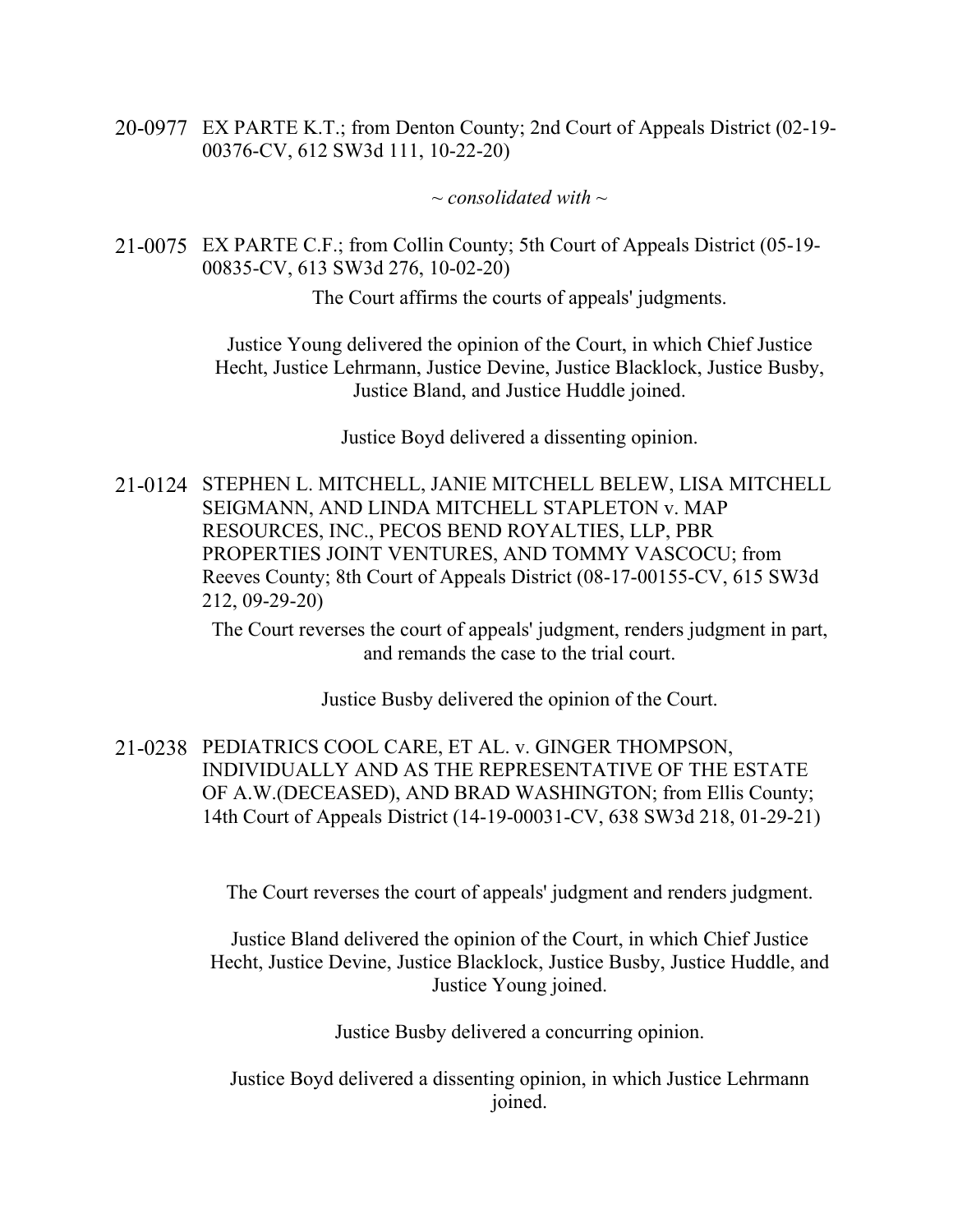21-0326 EDWARD JAMES MITSCHKE, JR., INDIVIDUALLY AND AS A REPRESENTATIVE OF THE ESTATE OF CODY MITSCHKE, DECEASED v. MARIDA FAVIA DEL CORE BORROMEO AND BLACKJACK RANCH, L.L.E., LLC; from Lee County; 7th Court of Appeals District (07-20-00283-CV, \_\_\_ SW3d \_\_\_, 02-03-21)

> The Court reverses the court of appeals' judgment and remands the case to that court.

> > Justice Young delivered the opinion of the Court.

22-0229 IN RE GREG ABBOTT IN HIS OFFICIAL CAPACITY AS GOVERNOR OF THE STATE OF TEXAS; JAIME MASTERS IN HER OFFICIAL CAPACITY AS COMMISSIONER OF THE DEPARTMENT OF FAMILY AND PROTECTIVE SERVICES; AND THE TEXAS DEPARTMENT OF FAMILY AND PROTECTIVE SERVICES; from Travis County; 3rd Court of Appeals District (03-22-00126-CV, \_\_\_ SW3d \_\_\_, 03-21-22)

relators' emergency motion for temporary relief dismissed as moot

Pursuant to TRAP 52.8(c), without hearing oral argument, the Court conditionally grants the writ of mandamus in part and denies it in part.

Justice Blacklock delivered the opinion for a unanimous Court as to Parts I and II. Justice Bland delivered the opinion of the Court as to Part III, in which Chief Justice Hecht, Justice Lehrmann, Justice Busby, and Justice Huddle joined.

Justice Lehrmann delivered a concurring opinion.

Justice Blacklock delivered an opinion dissenting as to Part III, in which Justice Boyd and Justice Devine joined.

> (Justice Young not participating) THE FOLLOWING CAUSE IS DISMISSED:

21-0331 EDWARD JAMES MITSCHKE, JR., INDIVIDUALLY AND AS REPRESENTATIVE OF THE ESTATE OF CODY MITSCHKE, DECEASED v. BRISTEN BEHRENS, DARRELL BEHRENS, JUSTIN BEHRENS, AND TIMOTHY LEE TIMMERMAN; from Lee County; 7th Court of Appeals District (07-20-00282-CV, \_\_\_ SW3d \_\_\_, 02-03-21)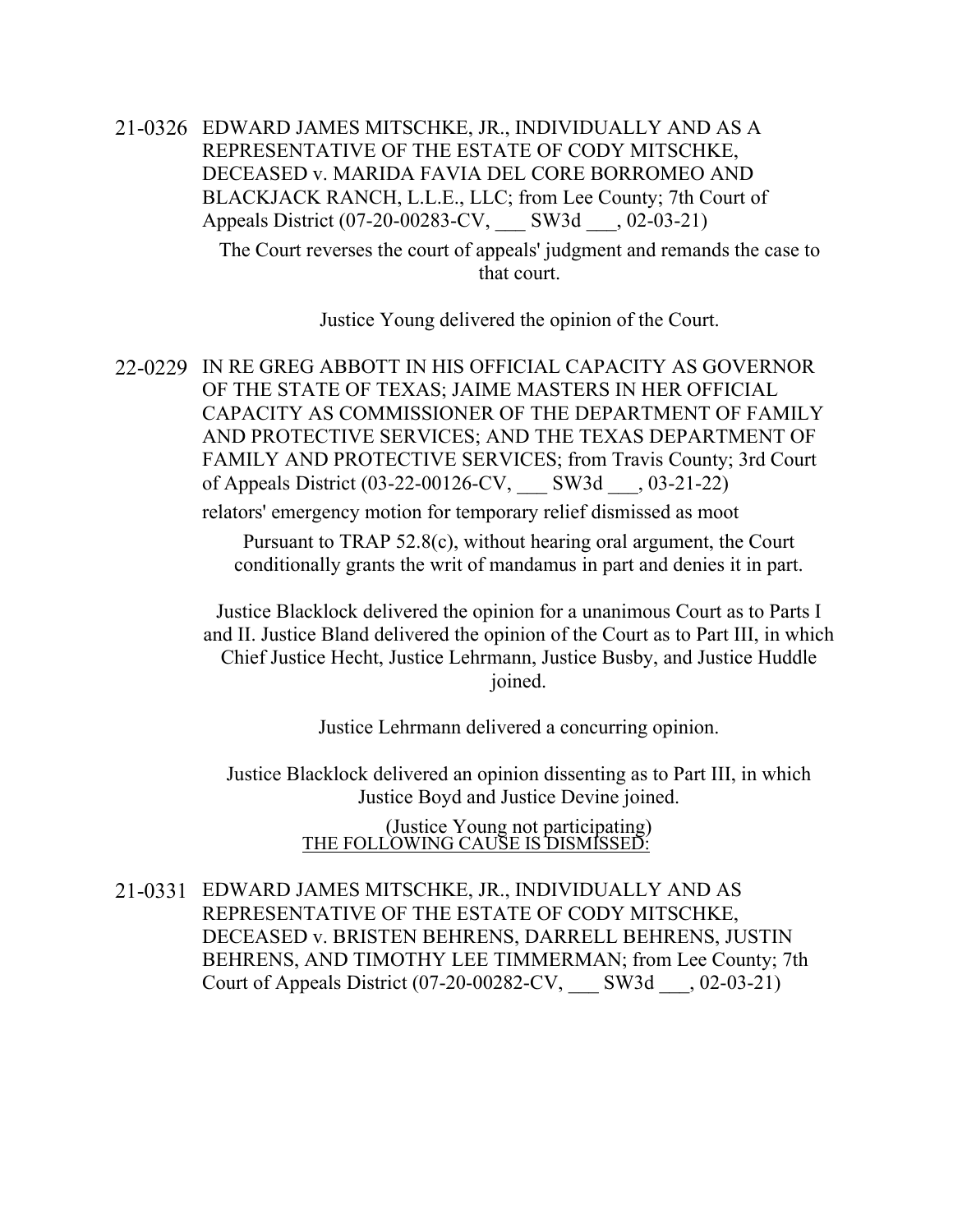#### **ORDERS ON PETITIONS FOR REVIEW**

#### THE FOLLOWING PETITIONS FOR REVIEW ARE DENIED:

- 22-0187 ANWAR KAZI, ZAMEER SACHEDINA, ROHIT SHARMA, AND WISEMAN INNOVATIONS, LLC. v. MOHAMMAD SOHAIL; from Dallas County; 5th Court of Appeals District (05-21-00432-CV, SW3d , 01-24-22)
- 22-0194 DHI HOLDINGS, LLP v. THE BANK OF NEW YORK MELLON TRUST COMPANY, NATIONAL ASSOCIATION F/K/A THE BANK OF NEW YORK TRUST COMPANY, N.A. AS SUCCESSOR TO JP MORGAN CHASE BANK, AS TRUSTEE FOR RESIDENTIAL ASSET MORTGAGE PRODUCTS, INC., MORTGAGE ASSET-BACKED PASS-THROUGH CERTIFICATES SERIES 2004-RS8; OCWEN LOAN SERVICING, LLC; MORTGAGE ELECTRONIC REGISTRATION SYSTEMS, INC.; NATIONSTAR MORTGAGE LLC D/B/A MR. COOPER; U.S. BANK NATIONAL ASSOCIATION, NOT IN ITS INDIVIDUAL CAPACITY BUT SOLELY AS TRUSTEE OF THE NRZ PASS-THROUGH TRUST X; from Harris County; 14th Court of Appeals District (14-20-00319-CV, SW3d \_\_\_, 11-23-21)
- 22-0195 ALBERT G. HILL, III v. MARGARET KELIHER, IN HER CAPACITY AS PERSONAL REPRESENTATIVE AND SUCCESSOR INDEPENDENT EXECUTOR OF THE ESTATE OF ALBERT G. HILL, JR., AND CAROL E. IRWIN, IN HER CAPACITY, ET AL.; from Dallas County; 5th Court of Appeals District (05-20-00644-CV, \_\_\_ SW3d \_\_\_, 01-25-22)
- 22-0198 LACORE ENTERPRISES, LLC v. MICHAEL SLOGGETT; from Collin County; 6th Court of Appeals District (06-20-00057-CV, \_\_\_ SW3d \_\_\_, 12- 01-21)
- 22-0225 IN THE INTEREST OF L.L.G., E.J.G., A.L.G., II, AND E.F.G., CHILDREN; from Midland County; 11th Court of Appeals District (11-21- 00199-CV, \_\_\_\_ SW3d \_\_\_, 02-03-22) counsel's motion to withdraw granted